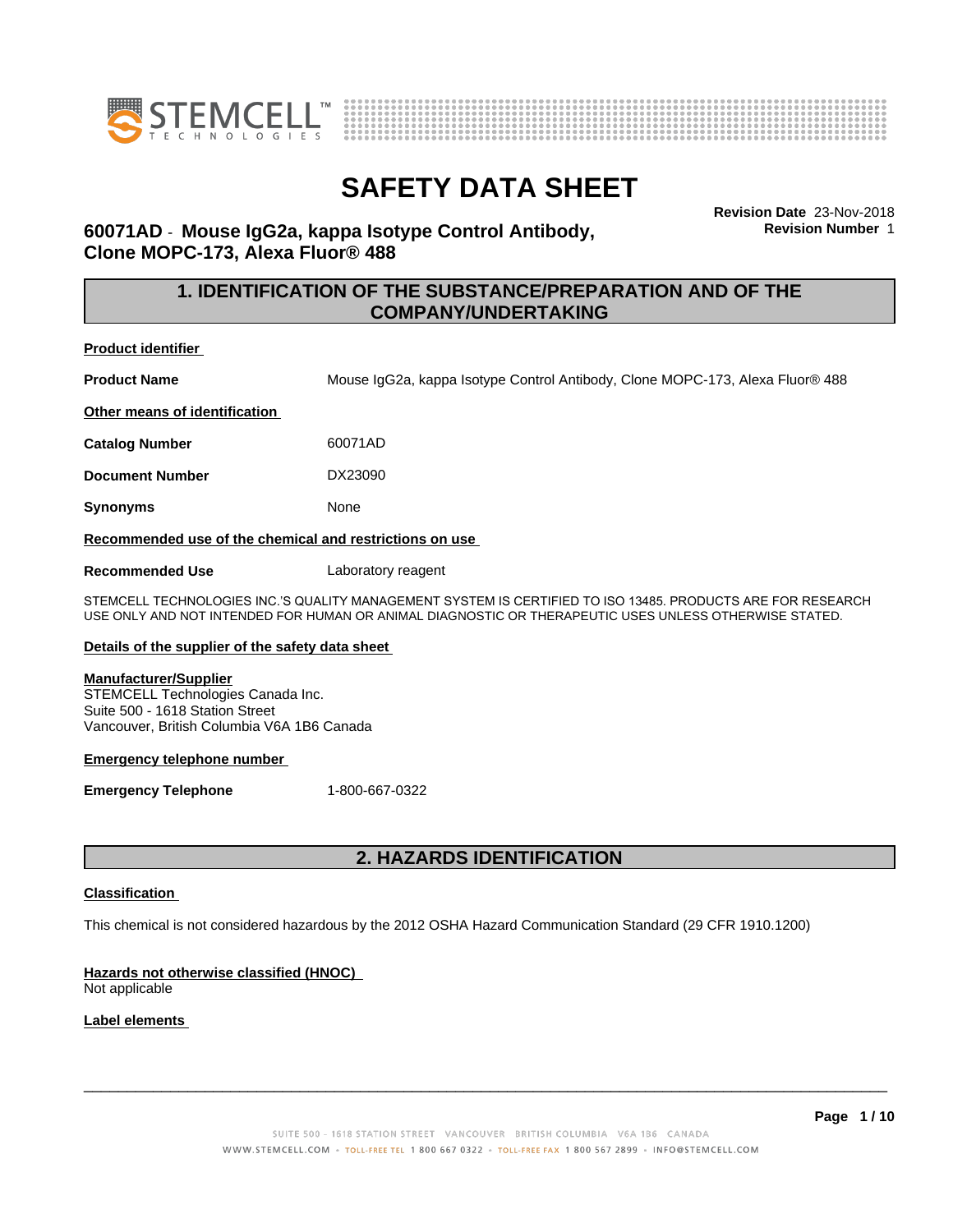



## \_\_\_\_\_\_\_\_\_\_\_\_\_\_\_\_\_\_\_\_\_\_\_\_\_\_\_\_\_\_\_\_\_\_\_\_\_\_\_\_\_\_\_\_\_\_\_\_\_\_\_\_\_\_\_\_\_\_\_\_\_\_\_\_\_\_\_\_\_\_\_\_\_\_\_\_\_\_\_\_\_\_\_\_\_\_\_\_\_\_\_\_\_ **Revision Date** 23-Nov-2018 **60071AD** - **Mouse IgG2a, kappa Isotype Control Antibody, Clone MOPC-173, Alexa Fluor® 488**

**Hazard statements** Not a hazardous substance or mixture according to the Globally Harmonized System (GHS) The product contains no substances which at their given concentration, are considered to be hazardous to health. **Appearance** Clear **Physical state** Liquid **Odor** No information available

**Other Information**

Not applicable

**Unknown acute toxicity** 0 % of the mixture consists of ingredient(s) of unknown toxicity

0 % of the mixture consists of ingredient(s) of unknown acute oral toxicity

0 % of the mixture consists of ingredient(s) of unknown acute dermal toxicity

0 % of the mixture consists of ingredient(s) of unknown acute inhalation toxicity (gas)

0 % of the mixture consists of ingredient(s) of unknown acute inhalation toxicity (vapor)

0 % of the mixture consists of ingredient(s) of unknown acute inhalation toxicity (dust/mist)

### **3. COMPOSITION/INFORMATION ON INGREDIENTS**

#### **Substance**

Not applicable.

#### **Mixture**

Not a hazardous substance or mixture according to the Globally Harmonized System (GHS)

\*The exact percentage (concentration) of composition has been withheld as a trade secret.

### **4. FIRST AID MEASURES**

### **Description of first aid measures**

**Inhalation** Remove to fresh air.

**Eye contact Rinse thoroughly with plenty of water for at least 15 minutes, lifting lower and upper eyelids.** Consult a physician.

 $\overline{\phantom{a}}$  ,  $\overline{\phantom{a}}$  ,  $\overline{\phantom{a}}$  ,  $\overline{\phantom{a}}$  ,  $\overline{\phantom{a}}$  ,  $\overline{\phantom{a}}$  ,  $\overline{\phantom{a}}$  ,  $\overline{\phantom{a}}$  ,  $\overline{\phantom{a}}$  ,  $\overline{\phantom{a}}$  ,  $\overline{\phantom{a}}$  ,  $\overline{\phantom{a}}$  ,  $\overline{\phantom{a}}$  ,  $\overline{\phantom{a}}$  ,  $\overline{\phantom{a}}$  ,  $\overline{\phantom{a}}$ 

**Revision Number** 1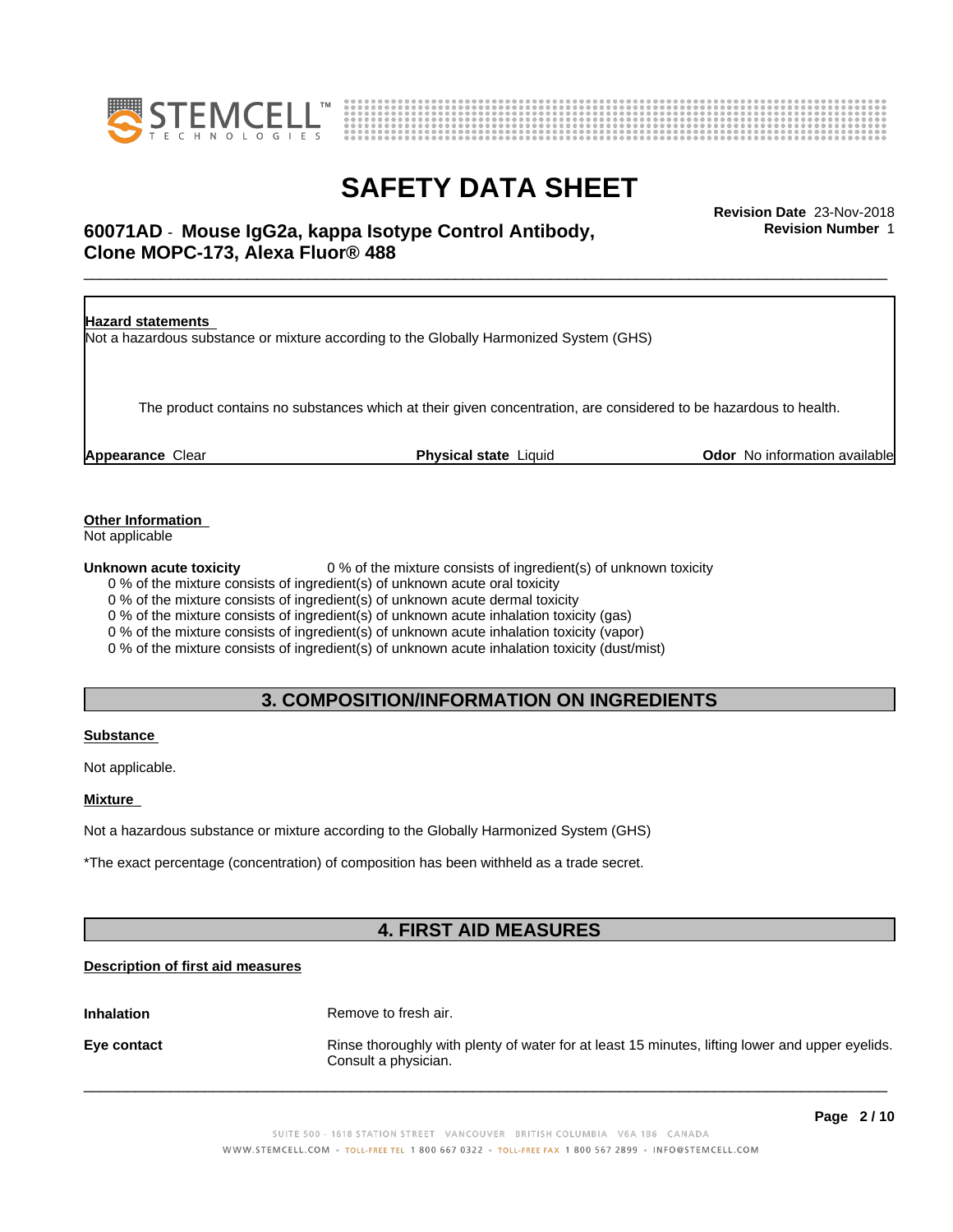



**Revision Number** 1

## \_\_\_\_\_\_\_\_\_\_\_\_\_\_\_\_\_\_\_\_\_\_\_\_\_\_\_\_\_\_\_\_\_\_\_\_\_\_\_\_\_\_\_\_\_\_\_\_\_\_\_\_\_\_\_\_\_\_\_\_\_\_\_\_\_\_\_\_\_\_\_\_\_\_\_\_\_\_\_\_\_\_\_\_\_\_\_\_\_\_\_\_\_ **Revision Date** 23-Nov-2018 **60071AD** - **Mouse IgG2a, kappa Isotype Control Antibody, Clone MOPC-173, Alexa Fluor® 488**

| <b>Skin contact</b>                                                                                                       | Wash skin with soap and water.                                                                                                        |  |
|---------------------------------------------------------------------------------------------------------------------------|---------------------------------------------------------------------------------------------------------------------------------------|--|
| Ingestion                                                                                                                 | Clean mouth with water and drink afterwards plenty of water.                                                                          |  |
| Most important symptoms and effects, both acute and delayed                                                               |                                                                                                                                       |  |
| <b>Symptoms</b>                                                                                                           | No information available.                                                                                                             |  |
|                                                                                                                           | Indication of any immediate medical attention and special treatment needed                                                            |  |
| Note to physicians                                                                                                        | Treat symptomatically.                                                                                                                |  |
|                                                                                                                           |                                                                                                                                       |  |
| <b>5. FIRE-FIGHTING MEASURES</b>                                                                                          |                                                                                                                                       |  |
| <b>Suitable Extinguishing Media</b>                                                                                       | Use extinguishing measures that are appropriate to local circumstances and the<br>surrounding environment.                            |  |
| Unsuitable extinguishing media                                                                                            | CAUTION: Use of water spray when fighting fire may be inefficient.                                                                    |  |
| Specific hazards arising from the<br>chemical                                                                             | No information available.                                                                                                             |  |
| <b>Explosion data</b><br><b>Sensitivity to Mechanical Impact None.</b><br><b>Sensitivity to Static Discharge</b><br>None. |                                                                                                                                       |  |
| Special protective equipment for<br>fire-fighters                                                                         | Firefighters should wear self-contained breathing apparatus and full firefighting turnout<br>gear. Use personal protection equipment. |  |

### **6. ACCIDENTAL RELEASE MEASURES**

#### **Personal precautions, protective equipment and emergency procedures**

**Personal precautions** Ensure adequate ventilation.

### **Environmental precautions**

**Environmental precautions** See Section 12 for additional Ecological Information.

### **Methods and material for containment and cleaning up**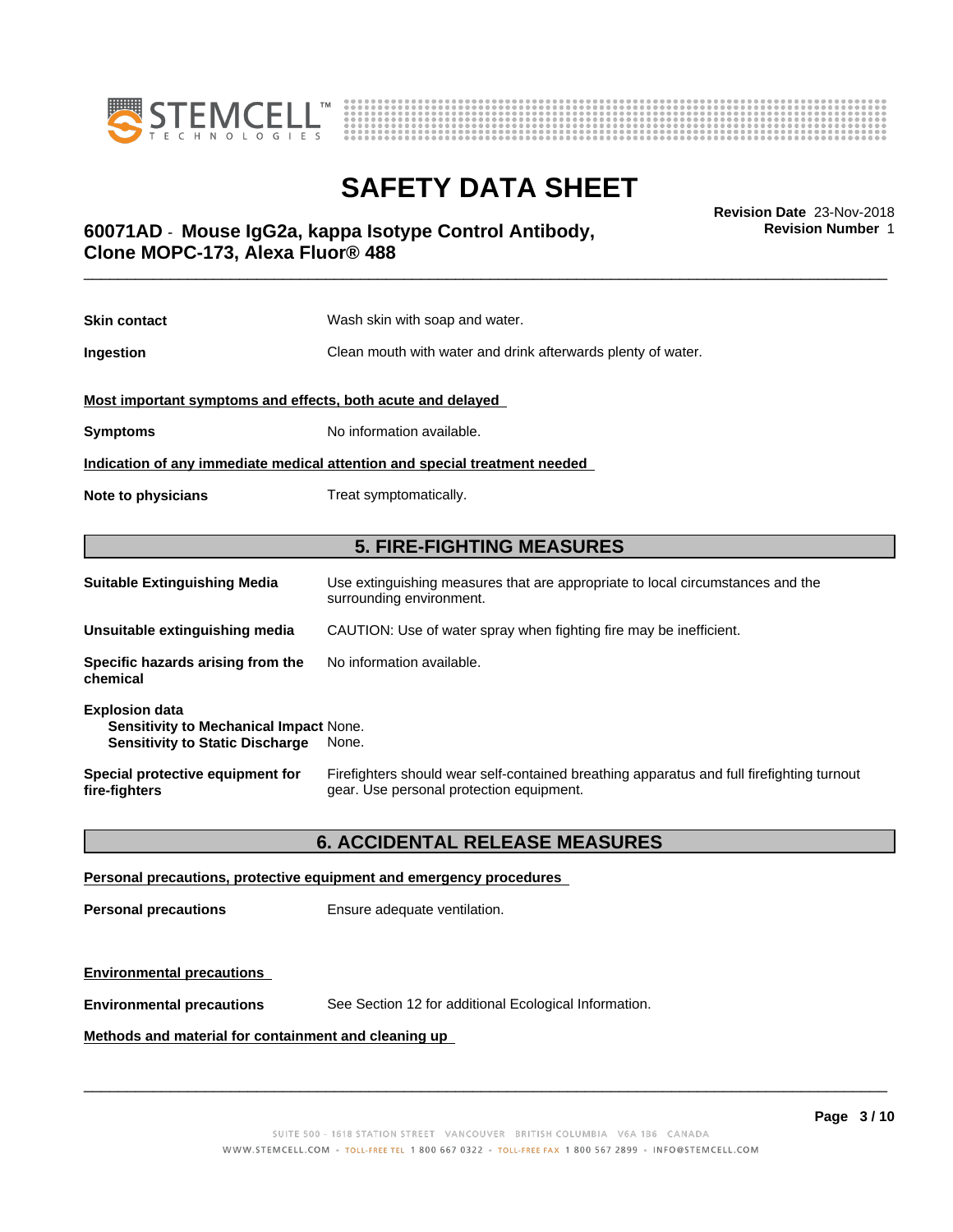



**Revision Number** 1

## \_\_\_\_\_\_\_\_\_\_\_\_\_\_\_\_\_\_\_\_\_\_\_\_\_\_\_\_\_\_\_\_\_\_\_\_\_\_\_\_\_\_\_\_\_\_\_\_\_\_\_\_\_\_\_\_\_\_\_\_\_\_\_\_\_\_\_\_\_\_\_\_\_\_\_\_\_\_\_\_\_\_\_\_\_\_\_\_\_\_\_\_\_ **Revision Date** 23-Nov-2018 **60071AD** - **Mouse IgG2a, kappa Isotype Control Antibody, Clone MOPC-173, Alexa Fluor® 488**

| <b>Methods for containment</b>         | Prevent further leakage or spillage if safe to do so.                                |  |
|----------------------------------------|--------------------------------------------------------------------------------------|--|
| Methods for cleaning up                | Pick up and transfer to properly labeled containers.                                 |  |
| <b>Prevention of secondary hazards</b> | Clean contaminated objects and areas thoroughly observing environmental regulations. |  |

### **7. HANDLING AND STORAGE**

### **Precautions for safe handling**

**Advice on safe handling** Handle in accordance with good industrial hygiene and safety practice.

### **Conditions for safe storage, including any incompatibilities**

**Storage Conditions** Keep containers tightly closed in a dry, cool and well-ventilated place.

### **8. EXPOSURE CONTROLS/PERSONAL PROTECTION**

| <b>Control parameters</b>                                                                                                                                                                |                                                                                                                                                                             |
|------------------------------------------------------------------------------------------------------------------------------------------------------------------------------------------|-----------------------------------------------------------------------------------------------------------------------------------------------------------------------------|
| This product, as supplied, does not contain any hazardous materials with occupational<br><b>Exposure Limits</b><br>exposure limits established by the region specific regulatory bodies. |                                                                                                                                                                             |
| <b>Appropriate engineering controls</b>                                                                                                                                                  |                                                                                                                                                                             |
| <b>Engineering controls</b>                                                                                                                                                              | Showers<br>Eyewash stations<br>Ventilation systems.                                                                                                                         |
|                                                                                                                                                                                          | Individual protection measures, such as personal protective equipment                                                                                                       |
| Eye/face protection                                                                                                                                                                      | No special protective equipment required.                                                                                                                                   |
| Skin and body protection                                                                                                                                                                 | No special protective equipment required.                                                                                                                                   |
|                                                                                                                                                                                          |                                                                                                                                                                             |
| <b>Respiratory protection</b>                                                                                                                                                            | No protective equipment is needed under normal use conditions. If exposure limits are<br>exceeded or irritation is experienced, ventilation and evacuation may be required. |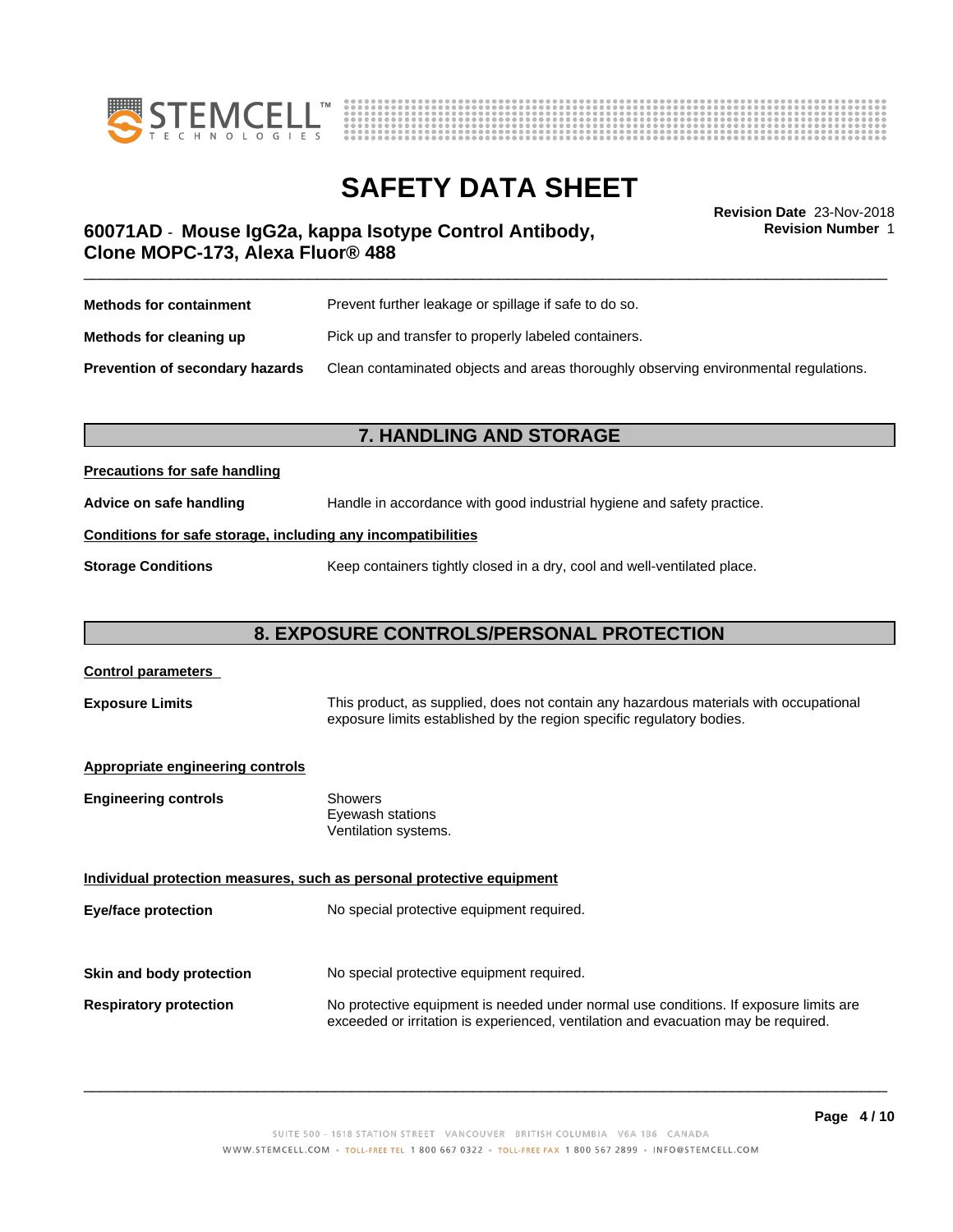



## \_\_\_\_\_\_\_\_\_\_\_\_\_\_\_\_\_\_\_\_\_\_\_\_\_\_\_\_\_\_\_\_\_\_\_\_\_\_\_\_\_\_\_\_\_\_\_\_\_\_\_\_\_\_\_\_\_\_\_\_\_\_\_\_\_\_\_\_\_\_\_\_\_\_\_\_\_\_\_\_\_\_\_\_\_\_\_\_\_\_\_\_\_ **Revision Date** 23-Nov-2018 **60071AD** - **Mouse IgG2a, kappa Isotype Control Antibody, Clone MOPC-173, Alexa Fluor® 488**

**General hygiene considerations** Handle in accordance with good industrial hygiene and safety practice.

### **9. PHYSICAL AND CHEMICAL PROPERTIES**

| information on basic physical and chemical properties |        |  |
|-------------------------------------------------------|--------|--|
| <b>Physical state</b>                                 | Liquid |  |
| Appearance                                            | Clear  |  |

**Information on basic physical and chemical properties**

**Explosive properties**<br> **Oxidizing properties**<br>
No information available **Oxidizing properties Property Remarks • Method Property Remarks • Method pH** No data available None known<br> **Melting point / freezing point** No data available None known **Melting point / freezing point** No data available None known<br> **Boiling point / boiling range** No data available None known **Boiling point / boiling range Flash point No data available None known Evaporation rate rate rate** No data available **None known Flammability (solid, gas)** No data available None known **Flammability Limit in Air Air 1988 1999 <b>1999 1999**  None known **Upper flammability limit:** No data available **Lower flammability limit:** No data available **Vapor pressure No data available None known Vapor density**<br> **Relative density**<br>
No data available None Known<br>
None known **Relative density No data available and the Shown None known**<br> **Water solubility No data available None known None known Water solubility Solubility in other solvents** No data available None known<br> **Partition coefficient** No data available None known<br>
None known **Partition coefficient**<br> **Autoignition temperature**<br>
No data available None None known<br>
None known **Autoignition temperature No data available None known**<br> **Decomposition temperature** No data available **None known**<br>
None known **Decomposition temperature** No data available<br> **Kinematic viscosity** No data available **Kinematic viscosity No data available None known**<br> **Notata available None known**<br>
Notata available **None known Dynamic viscosity No data available None known** 

**Other Information Softening point** No information available **VOC** Content (%)

**Color** No information available **Odor** No information available **Odor threshold** No information available

**Molecular weight** No information available **Molecular formula No information available**<br>**VOC Content (%)** No information available **Liquid Density** No information available **Bulk density** No information available

### **10. STABILITY AND REACTIVITY**

**Reactivity No information available.** 

 $\overline{\phantom{a}}$  ,  $\overline{\phantom{a}}$  ,  $\overline{\phantom{a}}$  ,  $\overline{\phantom{a}}$  ,  $\overline{\phantom{a}}$  ,  $\overline{\phantom{a}}$  ,  $\overline{\phantom{a}}$  ,  $\overline{\phantom{a}}$  ,  $\overline{\phantom{a}}$  ,  $\overline{\phantom{a}}$  ,  $\overline{\phantom{a}}$  ,  $\overline{\phantom{a}}$  ,  $\overline{\phantom{a}}$  ,  $\overline{\phantom{a}}$  ,  $\overline{\phantom{a}}$  ,  $\overline{\phantom{a}}$ 

**Revision Number** 1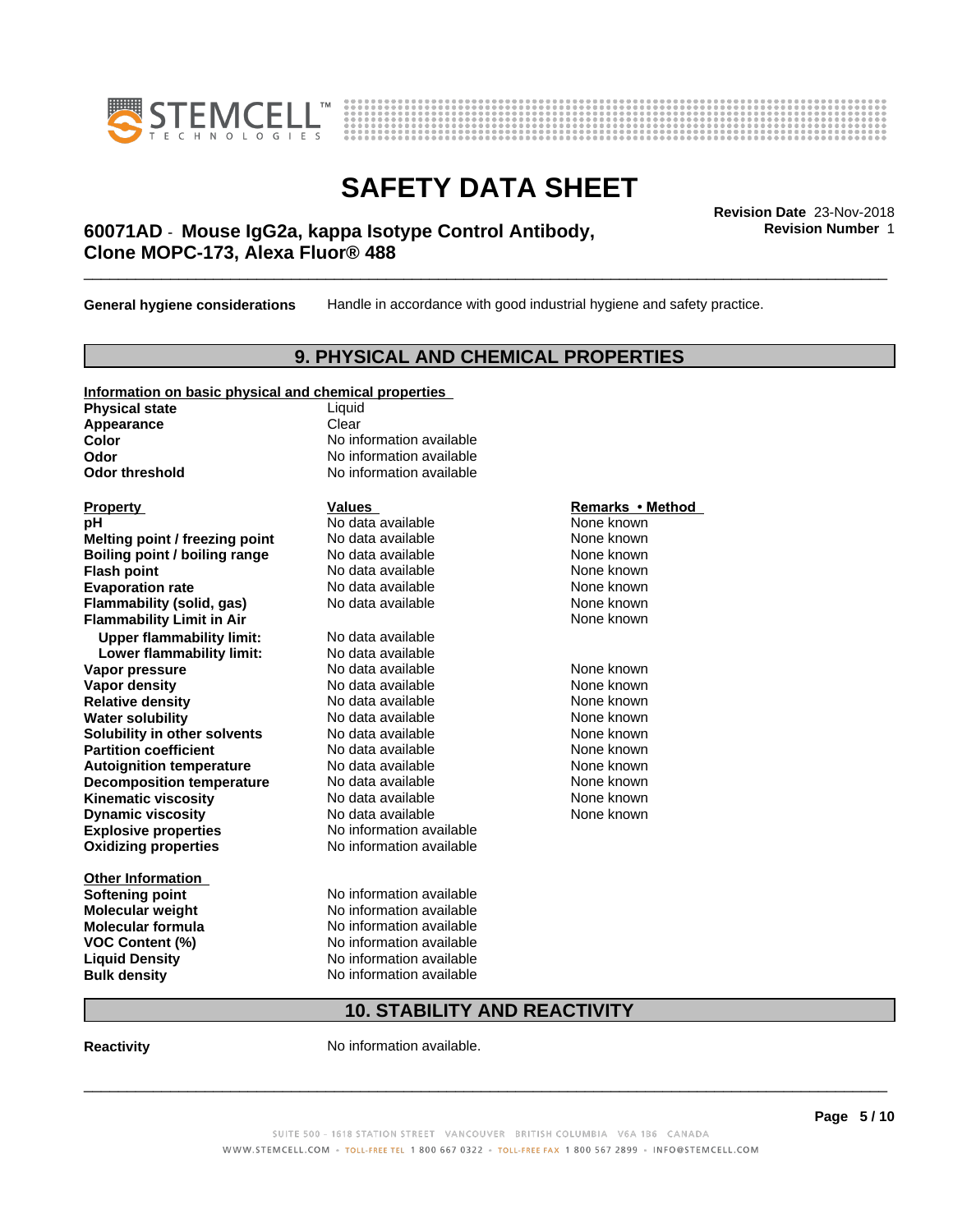



\_\_\_\_\_\_\_\_\_\_\_\_\_\_\_\_\_\_\_\_\_\_\_\_\_\_\_\_\_\_\_\_\_\_\_\_\_\_\_\_\_\_\_\_\_\_\_\_\_\_\_\_\_\_\_\_\_\_\_\_\_\_\_\_\_\_\_\_\_\_\_\_\_\_\_\_\_\_\_\_\_\_\_\_\_\_\_\_\_\_\_\_\_ **Revision Date** 23-Nov-2018 **60071AD** - **Mouse IgG2a, kappa Isotype Control Antibody, Clone MOPC-173, Alexa Fluor® 488**

**Revision Number** 1

| <b>Chemical stability</b>                                               | Stable under normal conditions.           |
|-------------------------------------------------------------------------|-------------------------------------------|
| <b>Possibility of hazardous reactions</b> None under normal processing. |                                           |
| <b>Conditions to avoid</b>                                              | None known based on information supplied. |
| Incompatible materials                                                  | None known based on information supplied. |
|                                                                         |                                           |

**Hazardous decomposition products** None known based on information supplied.

### **11. TOXICOLOGICAL INFORMATION**

#### **Information on likely routes of exposure**

#### **Product Information**

| <b>Inhalation</b>                                                            | Specific test data for the substance or mixture is not available. |  |
|------------------------------------------------------------------------------|-------------------------------------------------------------------|--|
| Eye contact                                                                  | Specific test data for the substance or mixture is not available. |  |
| <b>Skin contact</b>                                                          | Specific test data for the substance or mixture is not available. |  |
| Ingestion                                                                    | Specific test data for the substance or mixture is not available. |  |
| Symptoms related to the physical, chemical and toxicological characteristics |                                                                   |  |

**Symptoms** No information available.

#### **Numerical measures of toxicity**

#### **Acute toxicity**

**Unknown acute toxicity** 0 % of the mixture consists of ingredient(s) of unknown toxicity

0 % of the mixture consists of ingredient(s) of unknown acute oral toxicity

 $0$  % of the mixture consists of ingredient(s) of unknown acute dermal toxicity

0 % of the mixture consists of ingredient(s) of unknown acute inhalation toxicity (gas)

0 % of the mixture consists of ingredient(s) of unknown acute inhalation toxicity (vapor)

0 % of the mixture consists of ingredient(s) of unknown acute inhalation toxicity (dust/mist)

| Delayed and immediate effects as well as chronic effects from short and long-term exposure |  |
|--------------------------------------------------------------------------------------------|--|
|                                                                                            |  |

| <b>Skin corrosion/irritation</b> | No information available. |
|----------------------------------|---------------------------|
|                                  |                           |

**Serious eye damage/eye irritation** No information available.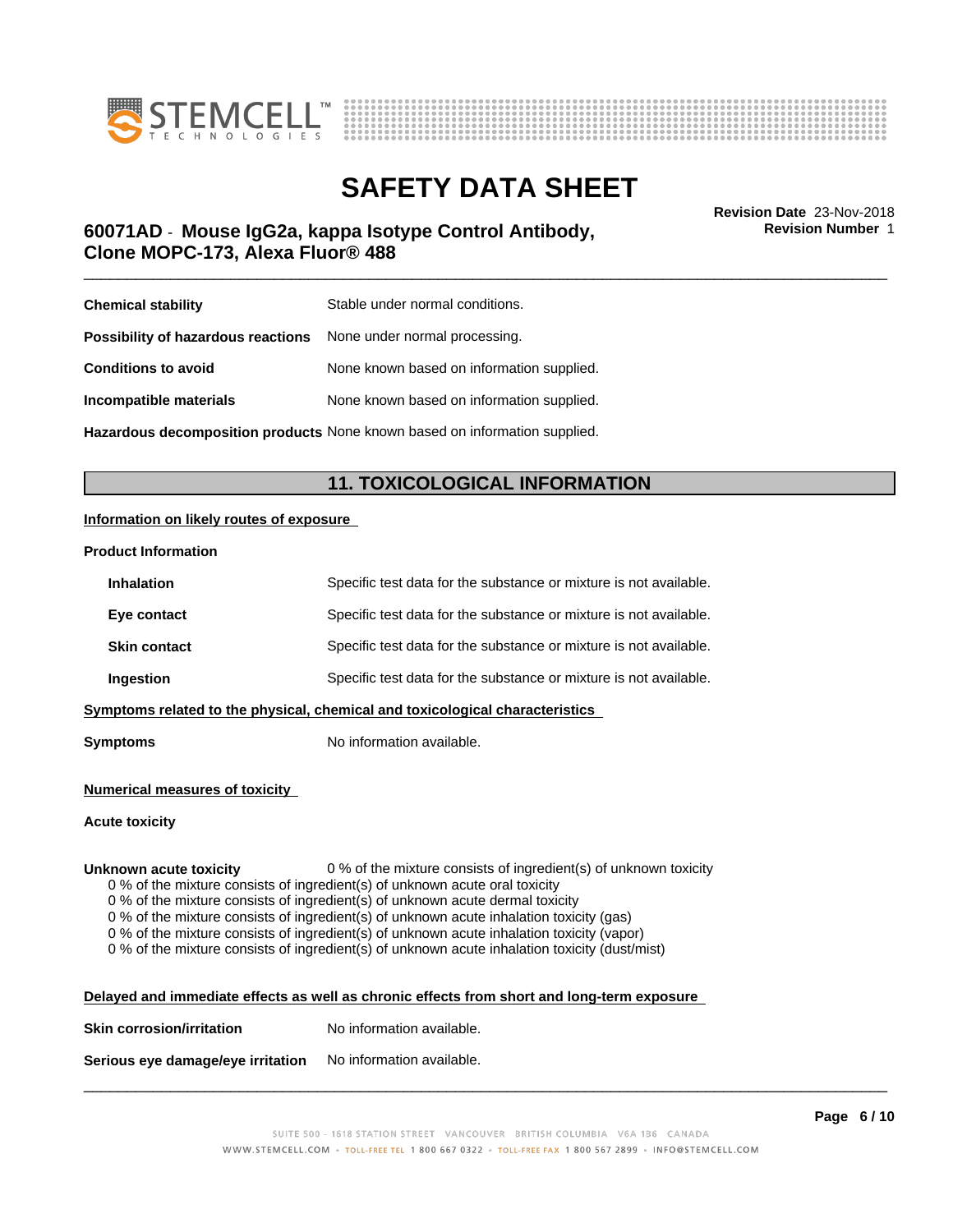



## \_\_\_\_\_\_\_\_\_\_\_\_\_\_\_\_\_\_\_\_\_\_\_\_\_\_\_\_\_\_\_\_\_\_\_\_\_\_\_\_\_\_\_\_\_\_\_\_\_\_\_\_\_\_\_\_\_\_\_\_\_\_\_\_\_\_\_\_\_\_\_\_\_\_\_\_\_\_\_\_\_\_\_\_\_\_\_\_\_\_\_\_\_ **Revision Date** 23-Nov-2018 **60071AD** - **Mouse IgG2a, kappa Isotype Control Antibody, Clone MOPC-173, Alexa Fluor® 488**

| Respiratory or skin sensitization | No information available. |
|-----------------------------------|---------------------------|
| Germ cell mutagenicity            | No information available. |
| Carcinogenicity                   | No information available. |
| <b>Reproductive toxicity</b>      | No information available. |
| <b>STOT - single exposure</b>     | No information available. |
| STOT - repeated exposure          | No information available. |
| Aspiration hazard                 | No information available. |

### **12. ECOLOGICAL INFORMATION**

| <b>Ecotoxicity</b>            |                                    |
|-------------------------------|------------------------------------|
| Persistence and degradability | No information available.          |
| <b>Bioaccumulation</b>        | There is no data for this product. |
| Other adverse effects         | No information available.          |

### **13. DISPOSAL CONSIDERATIONS**

| Waste treatment methods                |                                                                                                                    |  |
|----------------------------------------|--------------------------------------------------------------------------------------------------------------------|--|
| Waste from residues/unused<br>products | Dispose of in accordance with local regulations. Dispose of waste in accordance with<br>environmental legislation. |  |
| Contaminated packaging                 | Do not reuse empty containers.                                                                                     |  |
| <b>US EPA Waste Number</b>             | P <sub>105</sub>                                                                                                   |  |

## **14. TRANSPORT INFORMATION**

 $\overline{\phantom{a}}$  ,  $\overline{\phantom{a}}$  ,  $\overline{\phantom{a}}$  ,  $\overline{\phantom{a}}$  ,  $\overline{\phantom{a}}$  ,  $\overline{\phantom{a}}$  ,  $\overline{\phantom{a}}$  ,  $\overline{\phantom{a}}$  ,  $\overline{\phantom{a}}$  ,  $\overline{\phantom{a}}$  ,  $\overline{\phantom{a}}$  ,  $\overline{\phantom{a}}$  ,  $\overline{\phantom{a}}$  ,  $\overline{\phantom{a}}$  ,  $\overline{\phantom{a}}$  ,  $\overline{\phantom{a}}$ 

**Revision Number** 1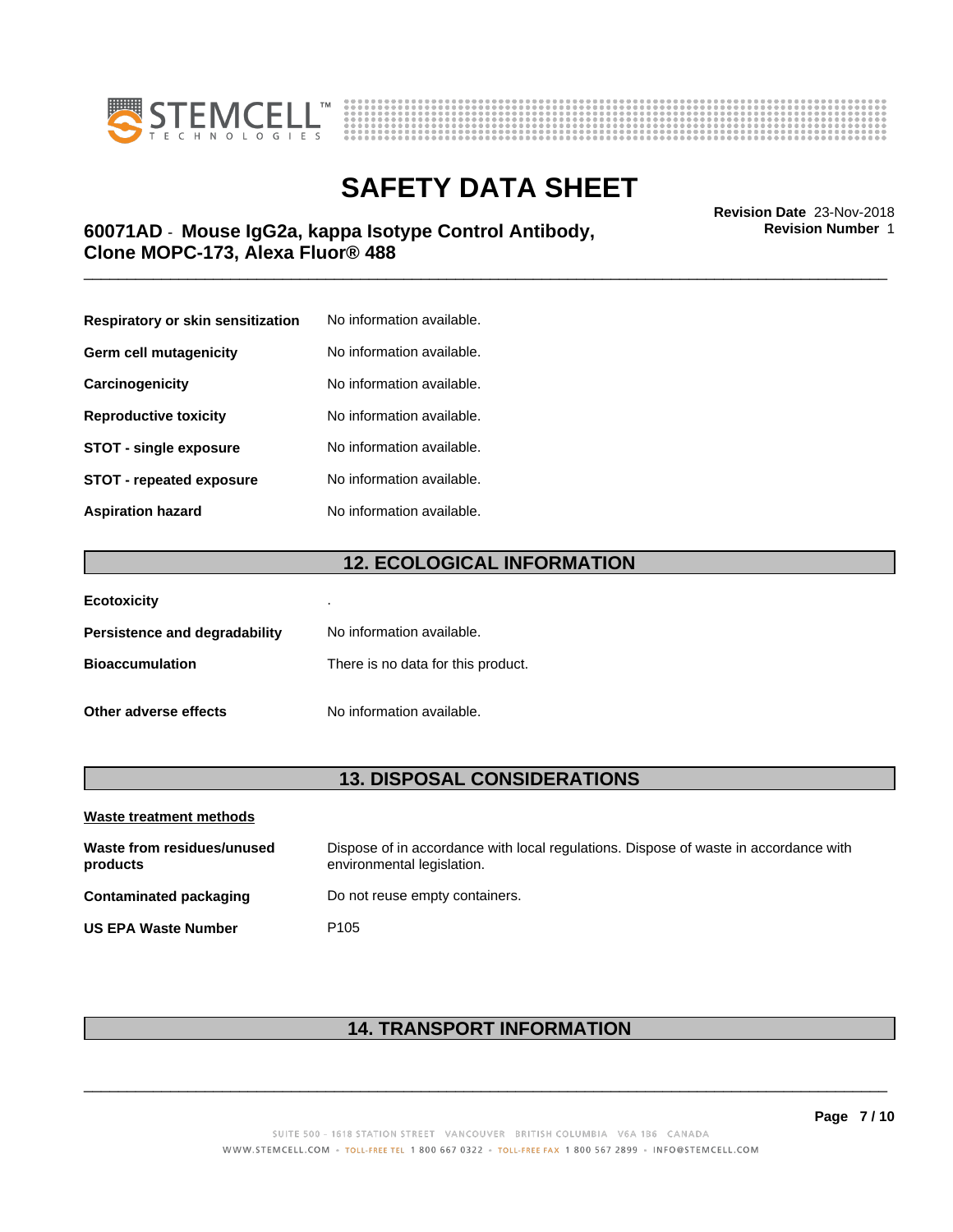



## \_\_\_\_\_\_\_\_\_\_\_\_\_\_\_\_\_\_\_\_\_\_\_\_\_\_\_\_\_\_\_\_\_\_\_\_\_\_\_\_\_\_\_\_\_\_\_\_\_\_\_\_\_\_\_\_\_\_\_\_\_\_\_\_\_\_\_\_\_\_\_\_\_\_\_\_\_\_\_\_\_\_\_\_\_\_\_\_\_\_\_\_\_ **Revision Date** 23-Nov-2018 **60071AD** - **Mouse IgG2a, kappa Isotype Control Antibody, Clone MOPC-173, Alexa Fluor® 488**

| <b>DOT</b>  | Not regulated |
|-------------|---------------|
| <b>TDG</b>  | Not regulated |
| <b>MEX</b>  | Not regulated |
| ICAO (air)  | Not regulated |
| <b>IATA</b> | Not regulated |
| <b>IMDG</b> | Not regulated |
| RID         | Not regulated |
| <b>ADR</b>  | Not regulated |
| <b>ADN</b>  | Not regulated |

### **15. REGULATORY INFORMATION**

| <b>International Inventories</b> |                 |
|----------------------------------|-----------------|
| <b>TSCA</b>                      | Complies        |
| <b>DSL/NDSL</b>                  | Complies        |
| <b>EINECS/ELINCS</b>             | Complies        |
| <b>ENCS</b>                      | Does not comply |
| <b>IECSC</b>                     | Complies        |
| <b>KECL</b>                      | Complies        |
| <b>PICCS</b>                     | Complies        |
| <b>AICS</b>                      | Complies        |

 **Legend:**

 **TSCA** - United States Toxic Substances Control Act Section 8(b) Inventory

 **DSL/NDSL** - Canadian Domestic Substances List/Non-Domestic Substances List

 **EINECS/ELINCS** - European Inventory of Existing Chemical Substances/European List of Notified Chemical Substances

 **ENCS** - Japan Existing and New Chemical Substances

 **IECSC** - China Inventory of Existing Chemical Substances

 **KECL** - Korean Existing and Evaluated Chemical Substances

 **PICCS** - Philippines Inventory of Chemicals and Chemical Substances

 **AICS** - Australian Inventory of Chemical Substances

#### **US Federal Regulations**

#### **SARA 313**

Section 313 of Title III of the Superfund Amendments and Reauthorization Act of 1986 (SARA). This product does not contain any chemicals which are subject to the reporting requirements of the Act and Title 40 of the Code of Federal Regulations, Part 372.

### **SARA 311/312 Hazard Categories**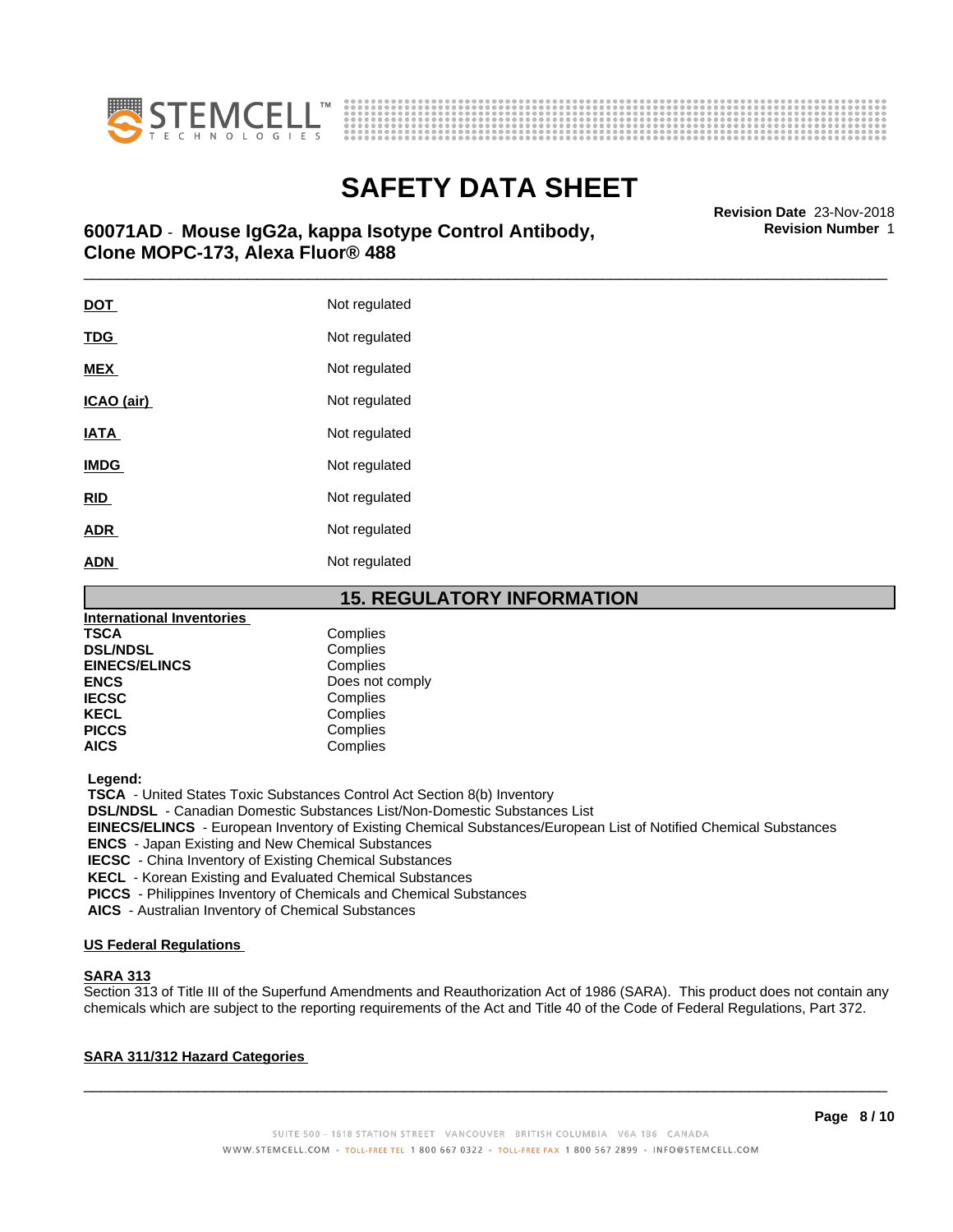



**Revision Number** 1

## \_\_\_\_\_\_\_\_\_\_\_\_\_\_\_\_\_\_\_\_\_\_\_\_\_\_\_\_\_\_\_\_\_\_\_\_\_\_\_\_\_\_\_\_\_\_\_\_\_\_\_\_\_\_\_\_\_\_\_\_\_\_\_\_\_\_\_\_\_\_\_\_\_\_\_\_\_\_\_\_\_\_\_\_\_\_\_\_\_\_\_\_\_ **Revision Date** 23-Nov-2018 **60071AD** - **Mouse IgG2a, kappa Isotype Control Antibody, Clone MOPC-173, Alexa Fluor® 488**

| Acute health hazard               | N٥ |  |
|-----------------------------------|----|--|
| <b>Chronic Health Hazard</b>      | N٥ |  |
| Fire hazard                       | N٥ |  |
| Sudden release of pressure hazard | N٥ |  |
| <b>Reactive Hazard</b>            | N٥ |  |

#### **CWA (Clean WaterAct)**

This product does not contain any substances regulated as pollutants pursuant to the Clean Water Act (40 CFR 122.21 and 40 CFR 122.42).

#### **CERCLA**

This material, as supplied, does not contain any substances regulated as hazardous substances under the Comprehensive Environmental Response Compensation and Liability Act (CERCLA) (40 CFR 302) or the Superfund Amendments and Reauthorization Act (SARA) (40 CFR 355). There may be specific reporting requirements at the local, regional, or state level pertaining to releases of this material.

#### **US State Regulations**

#### **California Proposition 65**

This product does not contain any Proposition 65 chemicals.

#### **U.S. State Right-to-Know Regulations**

#### **US State Regulations**

| Chemical name            | New Jersey | <b>Massachusetts</b> | Pennsylvania |
|--------------------------|------------|----------------------|--------------|
| Water                    |            |                      |              |
| 7732-18-5                |            |                      |              |
| Sodium Phosphate Dibasic |            |                      |              |
| 7558-79-4                |            |                      |              |
| Sodium Azide             |            |                      |              |
| 26628-22-8               |            |                      |              |

#### **U.S. EPA Label Information**

**EPA Pesticide Registration Number** Notapplicable

### **16. OTHER INFORMATION, INCLUDING DATE OF PREPARATION OF THE LAST REVISION**

**Prepared By, State Control. STEMCELL Technologies Canada Inc.** Canada Inc.

**Revision Date** 23-Nov-2018

SUITE 500 - 1618 STATION STREET VANCOUVER BRITISH COLUMBIA V6A 1B6 CANADA WWW.STEMCELL.COM • TOLL-FREE TEL 1 800 667 0322 • TOLL-FREE FAX 1 800 567 2899 • INFO@STEMCELL.COM